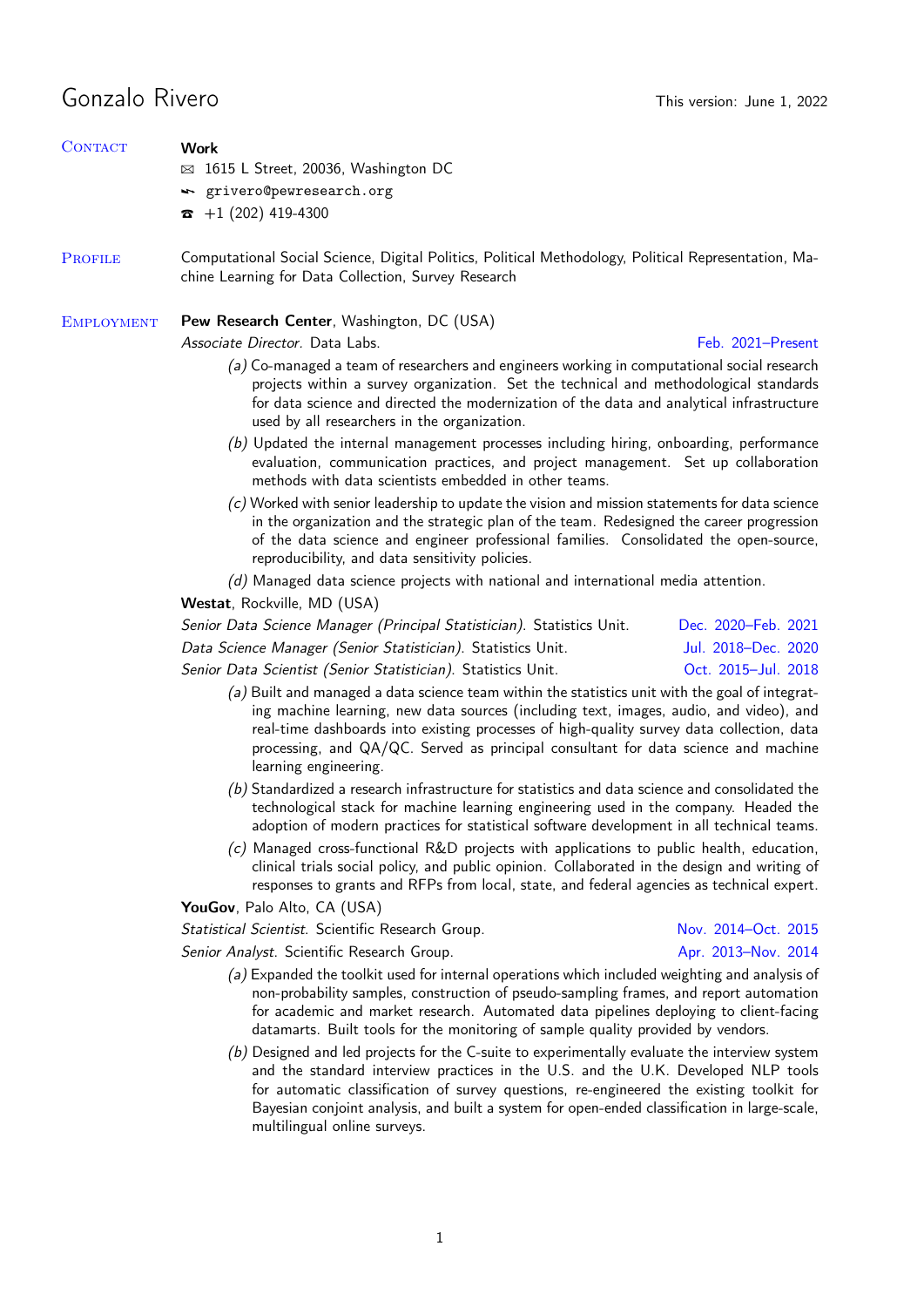| <b>EDUCATION</b>                            | Ph.D. in Political Science, New York University                                                                                                                                                                                                                                                                                                          | 2013 |
|---------------------------------------------|----------------------------------------------------------------------------------------------------------------------------------------------------------------------------------------------------------------------------------------------------------------------------------------------------------------------------------------------------------|------|
|                                             | Committee: Adam Przeworski (chair), David Stasavage, Leonard Wantchekon                                                                                                                                                                                                                                                                                  |      |
|                                             | Dissertation title: Essays on the Political Economy of the Coercive Apparatus                                                                                                                                                                                                                                                                            |      |
|                                             | M.A. in Political Science, New York University                                                                                                                                                                                                                                                                                                           | 2009 |
|                                             | M.A. in Social Sciences, Juan March Institute, Madrid                                                                                                                                                                                                                                                                                                    | 2005 |
|                                             | M.A. in History (Prehistory & Archaeology), University of Vigo, Ourense                                                                                                                                                                                                                                                                                  | 2004 |
|                                             | B.A. in History, University of Vigo, Ourense                                                                                                                                                                                                                                                                                                             | 2002 |
|                                             |                                                                                                                                                                                                                                                                                                                                                          |      |
| <b>BOOKS</b>                                | 1. Jungherr, A.; Rivero, G. and Gayo-Avello, D. (2020) Retooling Politics: How Digital Media are<br>Shaping Democracy. Cambridge University Press.                                                                                                                                                                                                       |      |
|                                             | Reviews: International Journal of Press/Politics, Medien & Kommunikationswissenschaft                                                                                                                                                                                                                                                                    |      |
|                                             | 2. Rivero, G. (2011) Análisis de datos incompletos en Ciencias Sociales. CIS, Madrid.                                                                                                                                                                                                                                                                    |      |
|                                             | Reviews: Metodología de Encuestas                                                                                                                                                                                                                                                                                                                        |      |
|                                             |                                                                                                                                                                                                                                                                                                                                                          |      |
| PEER-<br><b>REVIEWED</b><br><b>ARTICLES</b> | 1. Billington, C.; Rivero, G.; Jannett, A. and Chen, K. (2022): "A Machine Learning Model<br>Helps Process Interviewer Comments in CAPI Instruments: A Case Study." Field Methods,<br>Forthcoming.                                                                                                                                                       |      |
|                                             | 2. Gallego, J.; Rivero, G. and Martínez-Gordillo, J.D. (2021): "Preventing Rather than Punishing:<br>An Early Warning Model for Corruption in Public Procurement." International Journal of<br>Forecasting, 37 (1): 360-377.                                                                                                                             |      |
|                                             | 3. Suhay, E.; Klasnja, M. and Rivero, G. (2021): "Ideology of Affluence: Rich American's Explana-<br>tions for Inequality and Redistributive Attitudes." Journal of Politics, 83 (1): 367-380.                                                                                                                                                           |      |
|                                             | Awards: APSA Best Paper Prize 2018. Class and Inequality Section.                                                                                                                                                                                                                                                                                        |      |
|                                             | 4. Nooney, J.; Kirkman, M. S.; Bullard, K. M.; White, Z.; Meadows, K.; Campione, J.; Mardon, R.;<br>Rivero, G.; Benoit, S. R.; Pfaff, E.; Rolka, D. and Saydah, S. (2020): "Identifying Optimal<br>Survey-Based Algorithms to Distinguish Diabetes Type among Adults with Diabetes." Journa.<br>of Clinical and Translational Endocrinology, 21: 100231. |      |
|                                             | 5. Tourangeau, R.; Sun, H.; Yan, T.; Maitland, A.; Rivero, G. and Williams, D. (2018): "Web<br>Surveys by Smartphones and Tablets: Effects on Data Quality." Social Science Computer<br>Review. 36 (5): 542-556.                                                                                                                                         |      |
|                                             | 6. Tourangeau, R.; Maitland, A.; Rivero, G.; Sun, H.; Williams, D. and Yan, T. (2017): "Web<br>Surveys by Smartphones and Tablets: Effects on Survey Responses." Public Opinion Quarterly,<br>81 (4): 896-929.                                                                                                                                           |      |
|                                             | 7. Rivero, G. (2017): "Preaching to the Choir. Ideology and Following Behavior in Social Media."<br>Contemporary Social Science, 14 (1): 54-70.                                                                                                                                                                                                          |      |
|                                             | 8. Fernández-Vázquez, P.; Barberá, P. and Rivero, G. (2015): "Rooting Out Corruption or Rooting<br>For Corruption? The Heterogeneous Electoral Consequences of Scandals." Political Science<br>Research and Methods, 4 (2): 379-397                                                                                                                      |      |
|                                             | Media coverage: Pacific Standard, El País                                                                                                                                                                                                                                                                                                                |      |
|                                             | 9. Rivero, G. (2015): "Heterogeneous Preferences in Multidimensional Voting Models: Ideology and<br>Nationalism in Spain." Electoral Studies, 40: 136-145.                                                                                                                                                                                               |      |
|                                             | 10. Przeworski, A.; Rivero, G. and Xi, T. (2015): "Elections as a Conflict Processing Mechanism."<br>European Journal of Political Economy, 39: 235-248.                                                                                                                                                                                                 |      |
|                                             | 11. Barberá, P. and Rivero, G. (2015): "Understanding the Political Representativeness of Twitter<br>Users," Social Science Computer Review, 33 (6): 712-729.                                                                                                                                                                                            |      |
|                                             | Media coverage: The Atlantic                                                                                                                                                                                                                                                                                                                             |      |
| <b>CHAPTERS</b><br><b>IN BOOKS</b>          | 1. Riddles, J.; Burke, J.; Rivero, G. and Rust, K. (2017): Adjustments to Student Weights to<br>Account for Student Nonresponse in the National Assessment of Educational Progress. Pro-<br>ceedings of the Joint Statistical Meetings. American Statistical Association: 561-570.                                                                       |      |
|                                             | 2. Barberá, P. and Rivero, G. (2012): <i>i</i> Un tweet, un voto? Desigualdad en el debate político en<br>Twitter. In Cotarelo, R. and Crespo, I. (ed.): La comunicación política y las nuevas tecnologías.                                                                                                                                              |      |

2

Ed. Libros de la Catarata: 200–220.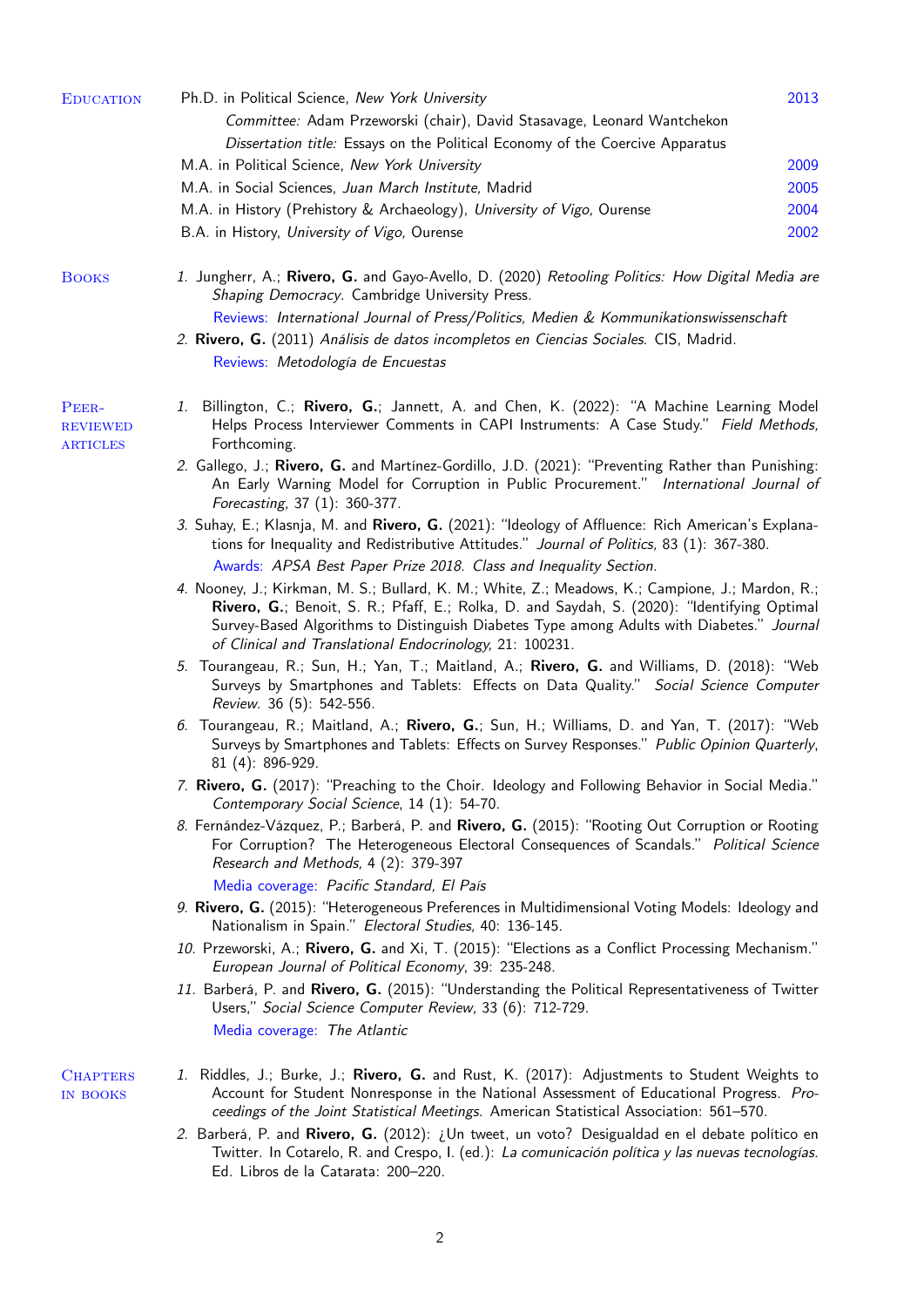|                                     | 3. Lapuente, V.; Fernández-Vázquez, P. and Rivero, G. (2011): Carencias en el control vertical y<br>horizontal de la corrupción. In Estefanía, J. (Ed.): Informe sobre la Democracia en España,<br>2011. Fundación Alternativas: 199-222.                                   |                |
|-------------------------------------|-----------------------------------------------------------------------------------------------------------------------------------------------------------------------------------------------------------------------------------------------------------------------------|----------------|
| <b>REPORTS</b>                      | 1. McClain, C.; Widjaya, R.; Rivero, G. and Smith, A. (2021): The Behaviors and Attitudes of U.S.<br>Adults on Twitter. Pew Research Center.                                                                                                                                |                |
|                                     | Media coverage: CNN, Fox News, Axios, Politico, The Hill, The Star, Chicago Tribune, Pro-<br>tocol, Adweek, Daily Mail, Fast Company, Mashable                                                                                                                              |                |
|                                     | 2. Shah, S.; Widjaya, R.; Smith, A.; Rivero, G. and Chapekis, A. (2021): Charting Congress on<br>Social Media in the 2016 and 2020 Elections. Pew Research Center.<br>Media coverage: Protocol, Adweek                                                                      |                |
|                                     | 3. Rivero, G. and Fernández-Vázquez, P. (2011): Las consecuencias electorales de los escándalos<br>de corrupción municipal, 2003-2007. Estudios de Progreso, 59.                                                                                                            |                |
|                                     | Media coverage: El País, Expansión<br>4. Guirola, L.M. and Rivero, G. (2022): Political polarization contaminates the link with both<br>partisan and independent institutions: Evidence from 138 cabinet shifts. Documentos de trabajo<br>del Banco de España. Forthcoming. |                |
| <b>OTHER</b><br><b>PUBLICATIONS</b> | 1. Rivero, G. (2021): Democracia, evaluación y participación: los laboratorios de políticas públicas.<br>Strategic Metropolitan Plan of Barcelona.                                                                                                                          |                |
|                                     | 2. Rivero, G. and Chen, J. (2020): Good Coding Practices to Ensure Reproducibility. Westat Issue<br><b>Brief Series.</b>                                                                                                                                                    |                |
| <b>UNDER</b><br><b>REVIEW</b>       | 1. Gayo-Avello, D.; Jungherr, A. and Rivero, G. (2023): "Social Media and Electoral Prediction:<br>Ten Years After." in Yasseri, T. (ed.): Handbook of Computational Social Sciences. Edward<br>Elgar. Commissioned.                                                        |                |
|                                     | 2. Asensio, O.I.; Lan, T.; Moore, C.; Rivero, G.; Simsekler, M.C.E. and Ulibarri, N. (2021): "Data<br>Technologies and Analytics for Policy and Governance: A Landscape Review."                                                                                            |                |
| <b>WORKING</b><br><b>PAPERS</b>     | 1. Rivero, G.; Tourangeau, R.; Edwards, B. and Cook, T. (2020): "Adaptive Designs in Context:<br>Combining Geographical Information and Paradata."                                                                                                                          |                |
|                                     | 2. Campione, J.; Nooney, J.; Kirkman, M. S.; Pfaff, M.; Mardon, R.; Benoit, S.R.; McKeever-Bullard,<br>K.; Yang, D.-H.; Rivero, G.; Rolka, D. and Saydah, S. (2020): "Validation of EHR-based<br>Prediction Models for Distinguishing Diabetes Type Among Adults."          |                |
| <b>WORK IN</b><br><b>PROGRESS</b>   | 1. Rivero, G.: "Replicable Predictive Likely Voter and Choice Models for Seat Share Estimation in<br>Spanish Polls."                                                                                                                                                        |                |
|                                     | 2. Rivero, G. and La Parra-Pérez: "Ideological Shifts in a Stable Dictatorship: A Study of General<br>Franco's Addresses Using Deep Learning."                                                                                                                              |                |
| <b>ADDITIONAL</b>                   | Short courses                                                                                                                                                                                                                                                               |                |
| <b>TRAINING</b>                     | R and Spark: Tools for Data Science Workflows. NISS                                                                                                                                                                                                                         | Sep. 2017      |
|                                     | Statistical Learning and Data Mining. Trevor Hastie/Rob Tibshirani                                                                                                                                                                                                          | Oct. 2016      |
|                                     | Long courses                                                                                                                                                                                                                                                                |                |
|                                     | Quantitative Methods for Social Research. ICPSR, University of Michigan                                                                                                                                                                                                     | June-Aug. 2005 |
|                                     | P.G.C. in Advanced Methods of Applied Statistics, UNED                                                                                                                                                                                                                      | 2005           |
|                                     | P.G.C. in Celtic Studies, Universidad Internacional Menéndez Pelayo<br>P.G.C. in Management of Cultural Heritage, Laboratory of Archaeology-CSIC                                                                                                                            | 2003<br>2003   |
| <b>RESEARCH</b>                     | Research fellow (Doctor miembro). Juan March Institute, Madrid                                                                                                                                                                                                              | 2013-present   |
| <b>AFFILIATIONS</b>                 | Visiting Scholar. Institute for Economic Analysis, CSIC, Barcelona                                                                                                                                                                                                          | 2010-2011      |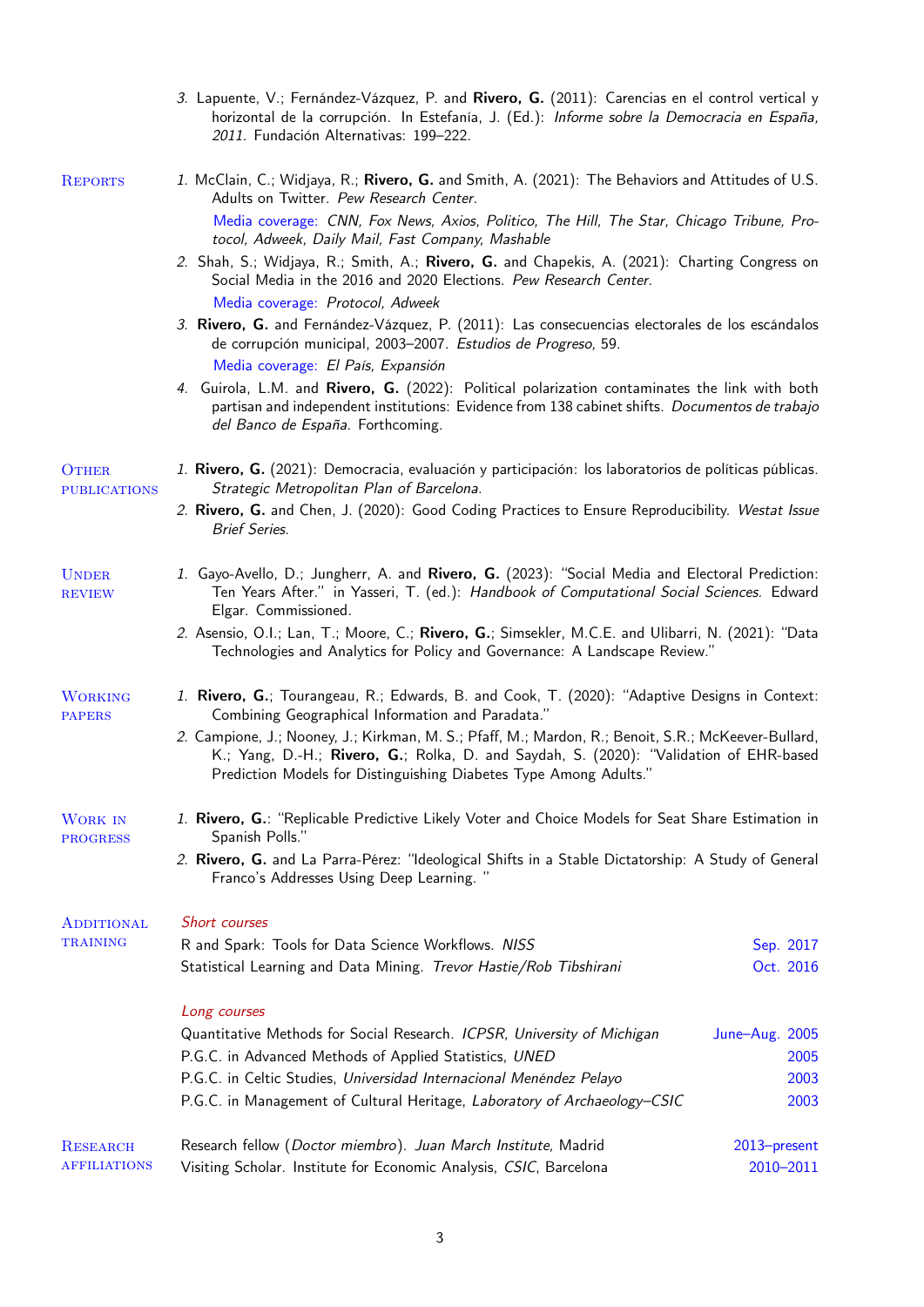| <b>TECHNICAL</b><br><b>SKILLS</b> | Languages:                     | Python, JavaScript, C++, Go<br>Experience with full-stack development in Python using Flask for synchronous and asyn-                                                                                                                                                                                                                                 |                                        |
|-----------------------------------|--------------------------------|-------------------------------------------------------------------------------------------------------------------------------------------------------------------------------------------------------------------------------------------------------------------------------------------------------------------------------------------------------|----------------------------------------|
|                                   |                                | chronous microservices with Angular front-ends, including deployment of machine learning<br>and NLP tools with TensorFlow, scikit-learn, spacy, or Spark.                                                                                                                                                                                             |                                        |
|                                   | <i>Statistics:</i>             | R, Python, Stan/Jags, Stata                                                                                                                                                                                                                                                                                                                           |                                        |
|                                   |                                | Analysis of social and behavioral data (experimental and observational) using frequentist<br>and Bayesian approaches. Experience in statistical learning, choice modeling, longitudinal<br>and survival analysis, network analysis, and spatial statistics. Developer of R packages for<br>scientific applications using Repp for higher performance. |                                        |
|                                   | Storage:                       | SQL (MariaDB, PostgreSQL), Presto, MongoDB, ElasticSearch, SQLite, Redis<br>Experience in database design and ETL using raw SQL queries and Object Relational Mapping<br>systems such as SQLA1chemy.                                                                                                                                                  |                                        |
|                                   |                                | Development: Amazon AWS, Docker, Kubernetes, Jenkins, SonarQube                                                                                                                                                                                                                                                                                       |                                        |
|                                   |                                | Software development in Agile teams using Continuous Integration/Continuous Delivery and<br>DevOps approaches with (on-premise and cloud-based) microservice architechtures.                                                                                                                                                                          |                                        |
| <b>GRANTS</b>                     |                                | Technical writer (data science) in responses to grants and other vehicles of procurement (RFI, RFP,<br>RFQ) from local, state, and federal U.S. agencies. Westat                                                                                                                                                                                      | 2015-2020                              |
|                                   |                                | Digital Media and Politics, $\epsilon$ 8,000. University of Konstanz. Andreas Jungherr (PI)                                                                                                                                                                                                                                                           | 2017                                   |
|                                   |                                | Dictatorial Repression and Judicial Systems. The Determinants of Authoritarian Stability and Tran-<br>sitional Justice, €30,000. Spanish Ministry of Science. Paloma Aguilar (PI)                                                                                                                                                                     | 2012-2015                              |
|                                   |                                | Technologies of Rebellion and Violence during Civil War, €12,000. Institut Català Internacional per<br>la Pau. With Laia Balcells (PI)                                                                                                                                                                                                                | 2011                                   |
|                                   |                                | Disentangling the Origins and Consequences of Authoritarian Institutions, €3,612. Juan March<br>Institute. With Abel Escriba (Co-PI)                                                                                                                                                                                                                  | 2010                                   |
| <b>FELLOWSHIPS</b>                |                                | Best Paper Prize. Class and Inequality Section, APSA                                                                                                                                                                                                                                                                                                  | 2018                                   |
| & AWARDS                          |                                | McCracken Fellowship, New York University                                                                                                                                                                                                                                                                                                             | 2007-2012                              |
|                                   |                                | Juan March Fellowship, Juan March Institute                                                                                                                                                                                                                                                                                                           | 2003-2007                              |
|                                   |                                | Research assistant scholarship, U. de Santiago de Compostela                                                                                                                                                                                                                                                                                          | June-Sept. 2003                        |
|                                   |                                | Xunta de Galicia graduate scholarship, Xunta de Galicia                                                                                                                                                                                                                                                                                               | 2002-2003                              |
|                                   |                                | Special award to the best academic record, Universidade de Vigo                                                                                                                                                                                                                                                                                       | 2002                                   |
|                                   |                                | Research assistant scholarship, Ministry of Education, Spain                                                                                                                                                                                                                                                                                          | 2001-2002                              |
| <b>TEACHING</b>                   |                                | <b>Workshops &amp; Summer Schools</b>                                                                                                                                                                                                                                                                                                                 |                                        |
| <b>EXPERIENCE</b>                 |                                | "Survey Statistics for Public Opinion Research" (4 hours). 40db                                                                                                                                                                                                                                                                                       | Jan. 2020                              |
|                                   | "Big Data for Social Research" | "Reproducibility in Quantitative Research" (8 hours). Westat                                                                                                                                                                                                                                                                                          | Sept.-Dec. 2019                        |
|                                   |                                | Universidad Católica, Montevideo, Uruguay (20 hours)                                                                                                                                                                                                                                                                                                  | <b>July 2019</b>                       |
|                                   |                                | Universidad del Rosario, Bogotá, Colombia (40 hours)                                                                                                                                                                                                                                                                                                  | <b>June 2017</b>                       |
|                                   |                                | "Advanced R" (6 hours). Westat                                                                                                                                                                                                                                                                                                                        | <b>June 2016</b>                       |
|                                   |                                | "Introduction to Statistical Programming in R" (6 hours). Westat                                                                                                                                                                                                                                                                                      | Feb. 2016                              |
|                                   |                                | "Incomplete Data Analysis in Surveys" (8 hours). U. Autonòma de Barcelona                                                                                                                                                                                                                                                                             | Nov. 2010                              |
|                                   | <b>New York University</b>     |                                                                                                                                                                                                                                                                                                                                                       |                                        |
|                                   |                                | Power & Politics in America (Teaching assistant)<br>International Politics (Teaching assistant)                                                                                                                                                                                                                                                       | Sprint & Fall 2012<br><b>Fall 2011</b> |
|                                   |                                | Quantitative Methods for Political Science (Teaching assistant)                                                                                                                                                                                                                                                                                       | Fall 2008 & Spring 2009                |
| <b>INVITED</b>                    |                                | Universidad del Rosario (Colombia)                                                                                                                                                                                                                                                                                                                    | 2018                                   |
| <b>TALKS</b>                      |                                | University of Durham, Universidad del Rosario (Colombia)                                                                                                                                                                                                                                                                                              | 2017                                   |
|                                   |                                |                                                                                                                                                                                                                                                                                                                                                       |                                        |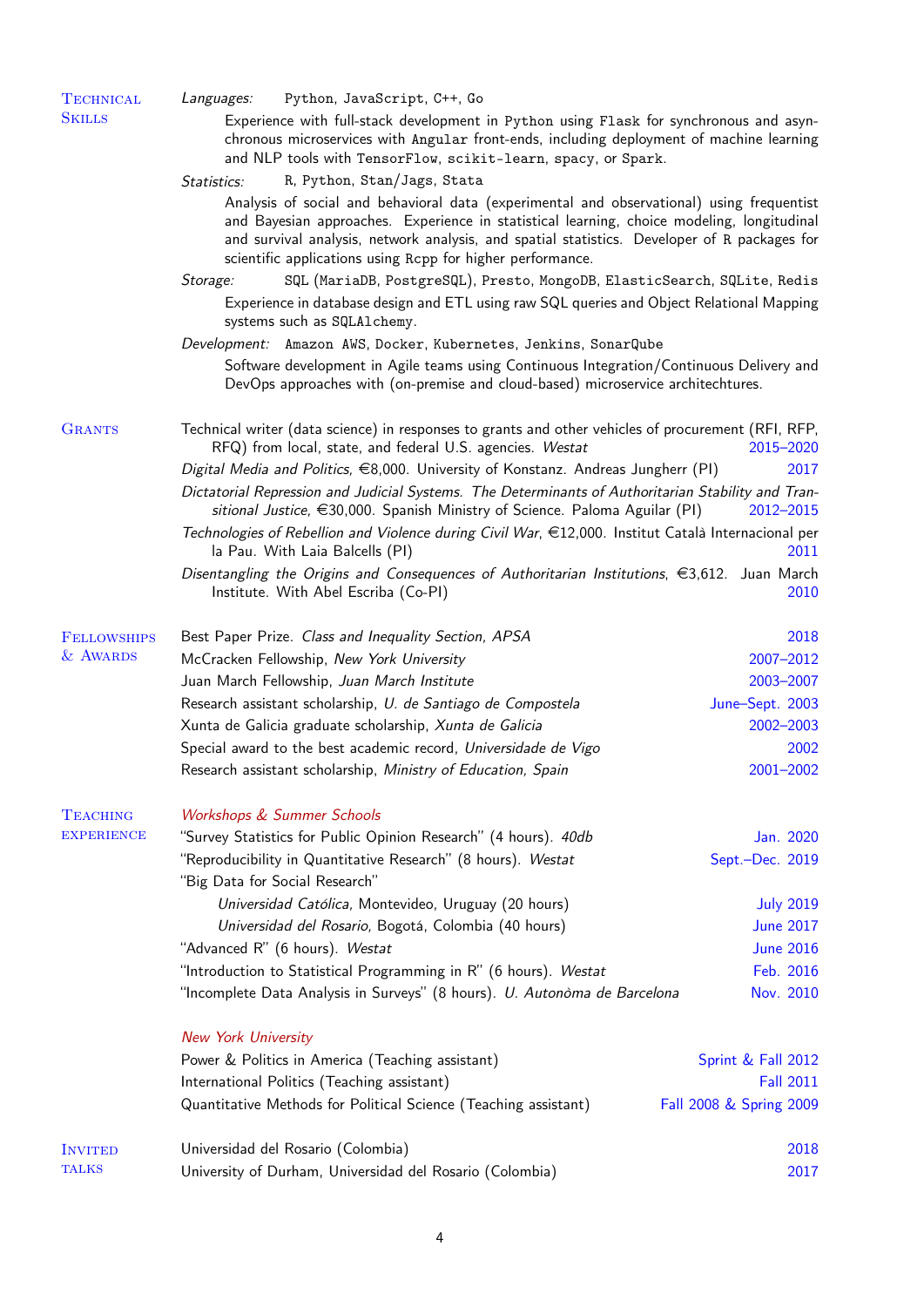|                                         | Trinity College of Dublin                                                                                                                                                                              | 2016             |  |
|-----------------------------------------|--------------------------------------------------------------------------------------------------------------------------------------------------------------------------------------------------------|------------------|--|
|                                         | TIGER (Toulouse School of Economics)                                                                                                                                                                   | 2014             |  |
|                                         | Instituto Tecnológico Autónomo de México, Spanish National Research Council                                                                                                                            | 2012             |  |
|                                         | Universitat Autònoma de Barcelona                                                                                                                                                                      | 2011             |  |
| ORGANIZED                               | Contingent Disruption: Digital Media and Politics.                                                                                                                                                     | <b>May 2018</b>  |  |
| <b>CONFERENCES</b>                      | Hosting institution: University of Konstanz, Konstanz                                                                                                                                                  |                  |  |
|                                         | Committee: D. Gayo-Avello, A. Jungherr, and G. Rivero                                                                                                                                                  |                  |  |
|                                         | The Organization of Security and Justice System Institutions in Autocracies.                                                                                                                           | <b>June 2015</b> |  |
|                                         | Hosting institution: Juan March Institute - Carlos III, Madrid                                                                                                                                         |                  |  |
|                                         | Committee: P. Aguilar, A. Escribà-Folch, J.A. Mayoral, J. Ríos Figueroa, and G. Rivero                                                                                                                 |                  |  |
| <b>OUTREACH</b>                         | Mentions and interviews in media                                                                                                                                                                       |                  |  |
|                                         | El País. "Políticos, periodistas y tuitstars: ¿qué grupo está más polarizado?" Dec. 25, 2020.                                                                                                          |                  |  |
|                                         | El Universal. "2020: <i>¿año de la redención de las encuestas en EU?</i> " Sept. 6, 2020.                                                                                                              |                  |  |
|                                         | El Periódico. "'Patrullas ciudadanas virtuales': la fina línea entre la colaboración vecinal y la alarma<br>social." Sept. 4, 2019.                                                                    |                  |  |
|                                         | La Voz de Galicia. "Lo que trasciende de los datos". Dec. 30, 2016.                                                                                                                                    |                  |  |
|                                         | El Mundo. "El voto oculto de Donald Trump". Oct. 27, 2016.                                                                                                                                             |                  |  |
|                                         | Univisión. "Por qué es muy improbable que fallen las encuestas como dice Trump." Oct. 25, 2016.                                                                                                        |                  |  |
|                                         | Xataka. "¿Predice el big data sobre redes sociales mejor que las encuestas quiénes ganan las elec-<br>ciones?" Dec. 15, 2015.                                                                          |                  |  |
|                                         | El País. "Rajoy y Rubalcaba empatan en la valoración de los usuarios de Twitter". Sep. 26, 2011.                                                                                                       |                  |  |
|                                         | Writings in media                                                                                                                                                                                      |                  |  |
|                                         | Washington Post. "Sanders and Bloomberg want to redistribute wealth. Most millionaires and<br>billionaires don't.", with Liz Suhay and Marko Klasnja. Feb. 17. 2020                                    |                  |  |
|                                         | Ahora. "Cuando PP y PSOE perdieron a los jóvenes", with María Ramos. Jul. 8 2016.                                                                                                                      |                  |  |
|                                         | El País. "El éxito de las encuestas", with Kiko Llaneras. Mar. 30, 2015.                                                                                                                               |                  |  |
|                                         | European Politics and Policy Blog, London School of Economics. "Political discussions on Twitter<br>during elections are dominated by those with extreme views", with Pablo Barberá. Dec. 13,<br>2014. |                  |  |
|                                         | FIVE. "La corrupción ante las urnas", with Pablo Fernández-Vázquez. Jan., 2013.                                                                                                                        |                  |  |
| <b>CONFERENCES</b>                      | Political science: APSA (2010, 2011, 2013, 2015, 2017, 2019, 2022), MPSA (2010, 2011, 2015,<br>2017, 2018, 2022), EPSA (2011, 2012), ECPR (2010), IPSA (2011, 2012), CES (2018), PaCSS<br>(2022)       |                  |  |
|                                         | Statistics and survey methods: GASP (2018, 2019), FedCASIC (2018, 2019), BigSurv (2018),<br>AAPOR (2017, 2018, 2019, 2022), ITSEW (2016), MOLS (2018), JSM (2017), ESRA (2019)                         |                  |  |
|                                         | Others: ALICE (2011)                                                                                                                                                                                   |                  |  |
| <b>RESEARCH</b><br><b>ASSISTANSHIPS</b> | Prof. Adam Przeworski (NYU). Collection of constitutional and electoral data for the dataset<br>Political Institutions and Political Events.                                                           | $2008 - 2011$    |  |
|                                         | Prof. Covadonga Meseguer (CIDE). Technical review of the book Learning, Policy Making, and                                                                                                             |                  |  |

Market Reforms. Cambridge University Press. 2007 - 2008